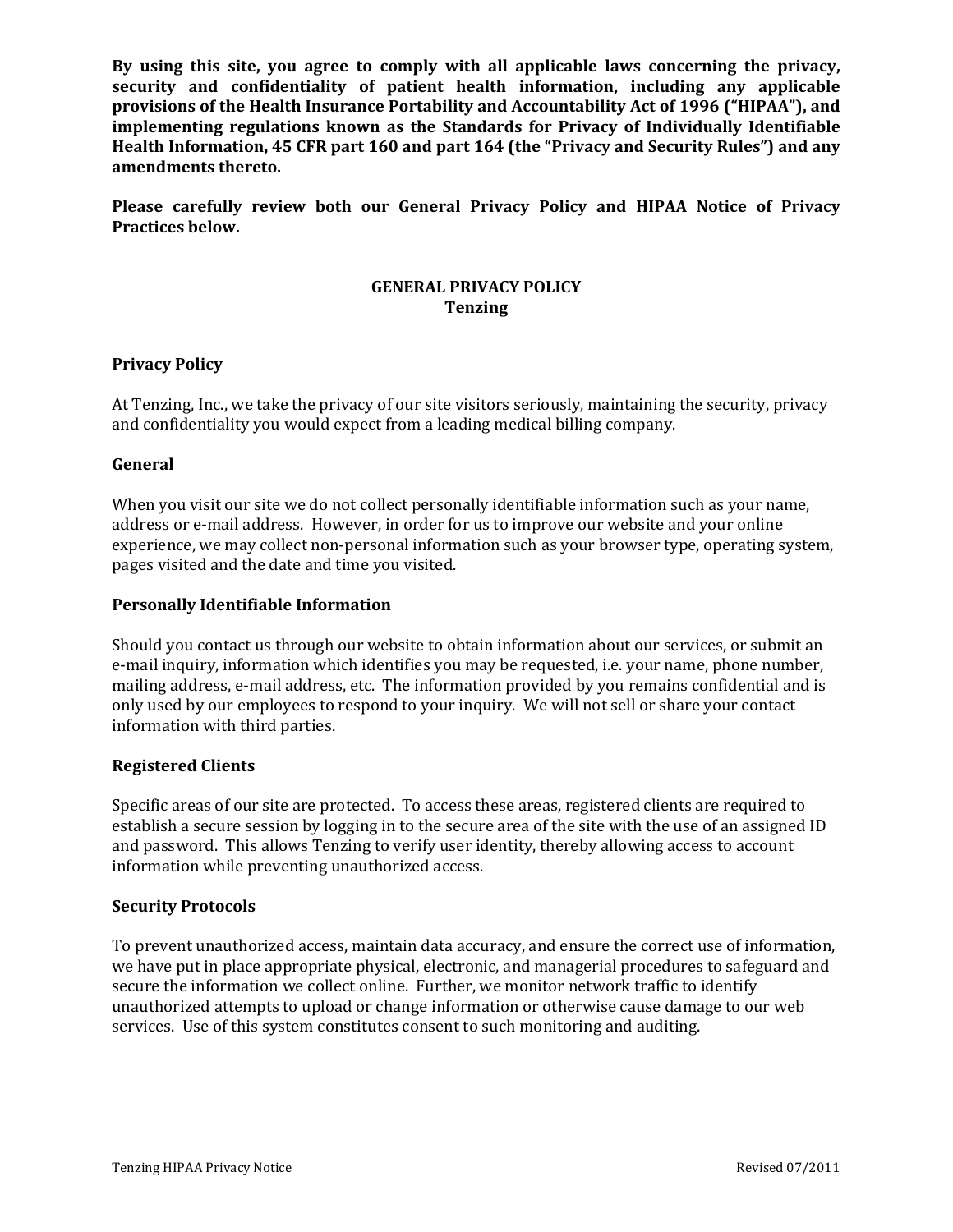## **HIPAA NOTICE OF PRIVACY PRACTICES Tenzing**

#### **THIS NOTICE DESCRIBES HOW MEDICAL INFORMATION ABOUT YOU MAY BE USED AND DISCLOSED.**

#### **What is covered by this Notice?**

This Notice describes the way your health information may be used and disclosed by Tenzing.

### **How we may use and disclose your health information:**

*For treatment, payment and health care operations:* Tenzing, and your health care providers may use or disclose your health information in order to provide you treatment, to obtain payment for such treatment, and for health care operations, which are activities related to the provision of health care.

During the normal course of business, we may collect non-public personal information about you including, but not limited to:

- ∇ Information we receive from you during telephone conversations or from correspondence you send.
- ∇ Information we receive from your family members and/or caretakers.
- $\nabla$  Information we receive from facilities, surgeons, physicians and other medical providers.
- ∇ Information from your insurance company(s).
- ∇ Information we receive from collection or consumer credit counseling agencies.

Generally we may share all information we collect about you as described above with other healthcare providers involved in your care.

We may also share such information with other parties if:

- $\nabla$  you request or authorize it;
- $\nabla$  the information is provided to help complete a transaction initiated by you;
- $\nabla$  the information is provided to a consumer reporting agency in accordance with the Fair Credit Reporting Act; or
- ∇ the disclosure is otherwise lawfully required or permitted.

#### **Your rights with respect to your own health information:**

Under the law, you may request that we restrict information we share. Such requests must be reasonable and must be made in writing. We are not obligated to agree to the requested restrictions. In the event that we do not agree to your request, we will notify you of the denial and the reasons why the request was not accepted.

#### **Our obligation to you:**

Tenzing understands the importance of protecting your privacy. As such, we are committed to maintaining the confidentiality of each patient's medical and financial records consistent with applicable state and federal laws. Tenzing implements reasonable practices and technologies designed to secure protected health information from unauthorized disclosure. In the event disclosure or a breach occurs, Tenzing adheres to the notification provisions of the HITECH Act section 13402.